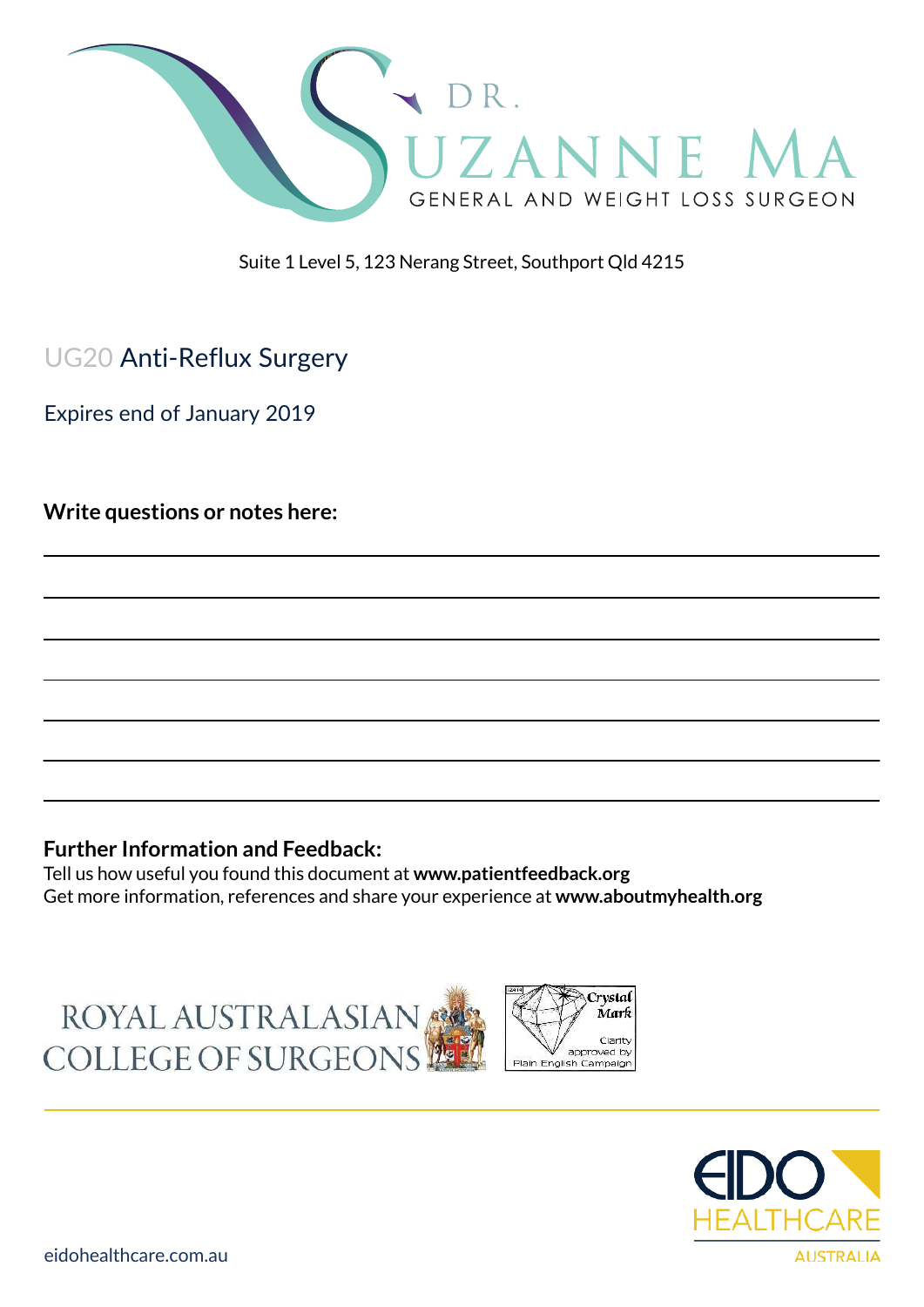### **What is acid reflux?**

Acid reflux is a condition where acid from your stomach travels up into your oesophagus (gullet). It is normal for a small amount of acid to travel into your oesophagus. If this happens too often it can cause symptoms of a burning sensation in your chest ('heartburn') or acid in the back of your mouth. The acid can cause the lining of your oesophagus to become inflamed (oesophagitis) or scarred (see figure 1).





Figure 1 a A normal valve b A faulty valve

Your surgeon has recommended an operation to prevent the acid from travelling into your oesophagus. However, it is your decision to go ahead with the operation or not. This document will give you information about the benefits and risks to help you to make an informed decision.

If you have any questions that this document does not answer, ask your surgeon or the healthcare team.

# **How does acid reflux happen?**

At the join between your stomach and oesophagus there is a weak valve that prevents acid from travelling up into your oesophagus. Sometimes this valve does not work effectively, causing acid reflux.

Your oesophagus normally passes through a hole in your diaphragm. Acid reflux is commonly associated with a hiatus hernia, where the top of your stomach passes through the hole in your diaphragm (see figure 2).



Figure 2 An hiatus hernia

# **What are the benefits of surgery?**

You should get relief from symptoms of acid reflux without needing to take medication.

### **Are there any alternatives to surgery?**

Medication that lowers the acid content in your stomach is effective at controlling symptoms and healing the inflammation in your oesophagus. Medication called 'proton pump inhibitors' is currently the most effective and is the main treatment for acid reflux.

Surgery is recommended only if the symptoms continue while you are taking the medication, or if you feel that you would prefer to have an operation than take medication for the rest of your life.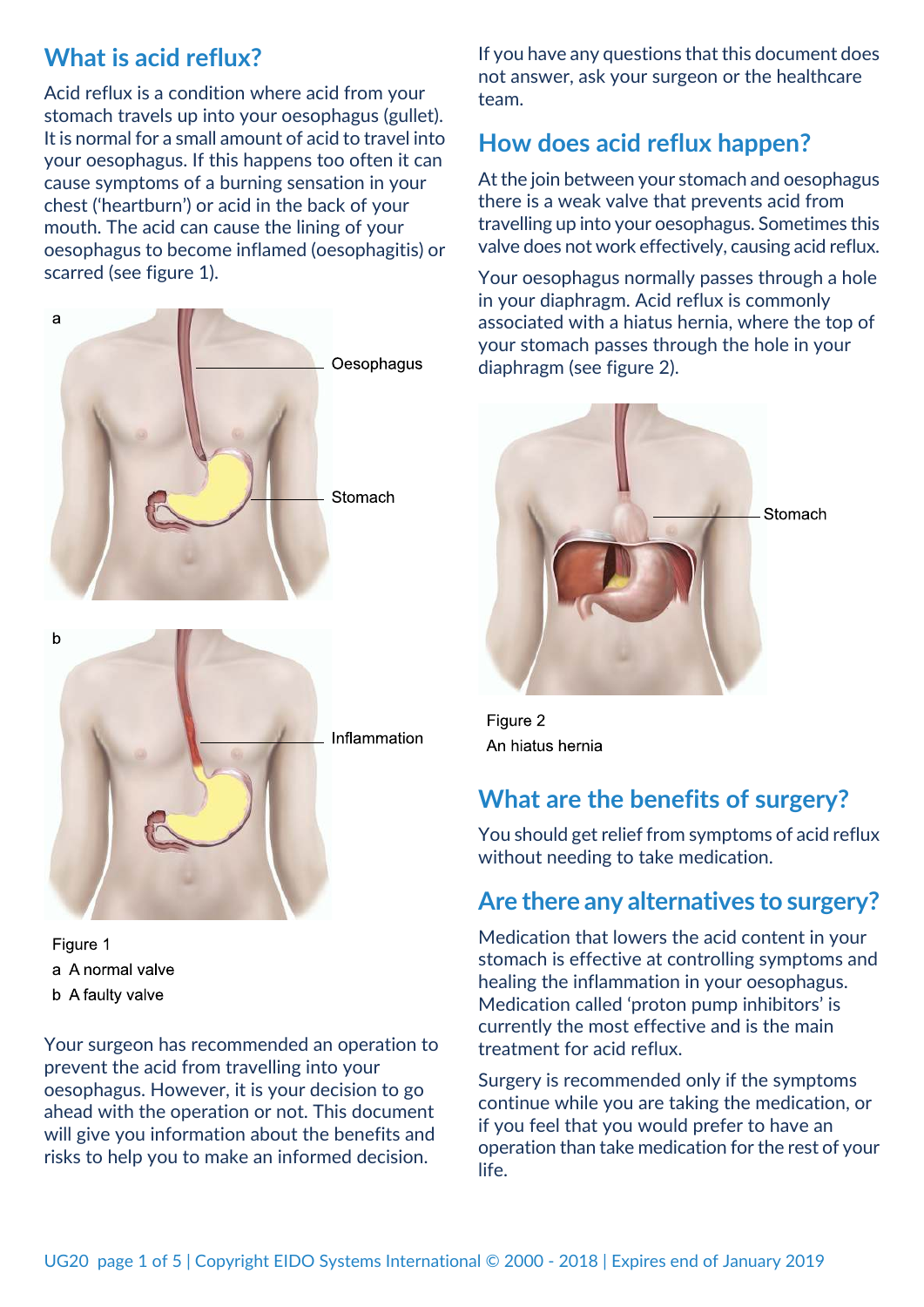### **What will happen if I decide not to have the operation?**

Surgery is not essential and you can continue on the medication to control your symptoms.

It is important to follow the eating and drinking instructions that your doctor gives you. You should eat smaller meals and avoid chocolate, caffeine and alcohol. Try to eat at regular times and not in the two hours before you go to sleep.

## **What does the operation involve?**

The healthcare team will carry out a number of checks to make sure you have the operation you came in for. You can help by confirming to your surgeon and the healthcare team your name and the operation you are having.

The operation is performed under a general anaesthetic and usually takes one to two hours. You may also have injections of local anaesthetic to help with the pain after the operation. You may be given antibiotics during the operation to reduce the risk of infection.

Your surgeon will hold your liver out of the way and free up the upper stomach and lower oesophagus, along with the muscular part of your diaphragm.

They will stitch your diaphragm to reduce the size of the hole your oesophagus passes through.

Your surgeon will wrap and stitch the top part of your stomach around your lower oesophagus, to produce a valve effect (see figure 3).



Figure 3 The stomach stitched around the oesophagus

Your surgeon can wrap your stomach all the way round your oesophagus or just part-way round. Partial wraps can be performed behind or in front of your oesophagus. Your surgeon will tell you the best wrap to perform for you.

### **Laparoscopic (keyhole) surgery**

Your surgeon may use keyhole surgery as this is associated with less pain, less scarring and a faster return to normal activities.

Your surgeon will make a small cut on or near your umbilicus (belly button) so they can insert an instrument in your abdominal cavity to inflate it with gas (carbon dioxide). They will make several small cuts on your abdomen so they can insert tubes (ports) into your abdomen.

Your surgeon will insert surgical instruments through the ports along with a telescope so they can see inside your abdomen and perform the operation (see figure 4).



Figure 4 Laparoscopic surgery

For about 1 in 10 people it will not be possible to complete the operation using keyhole surgery. The operation will be changed (converted) to open surgery.

Your surgeon will remove the instruments and close the cuts.

### **Open surgery**

The operation is the same but it is performed through a larger cut on your upper abdomen. Sometimes your surgeon may recommend that the operation is performed through a cut on your chest.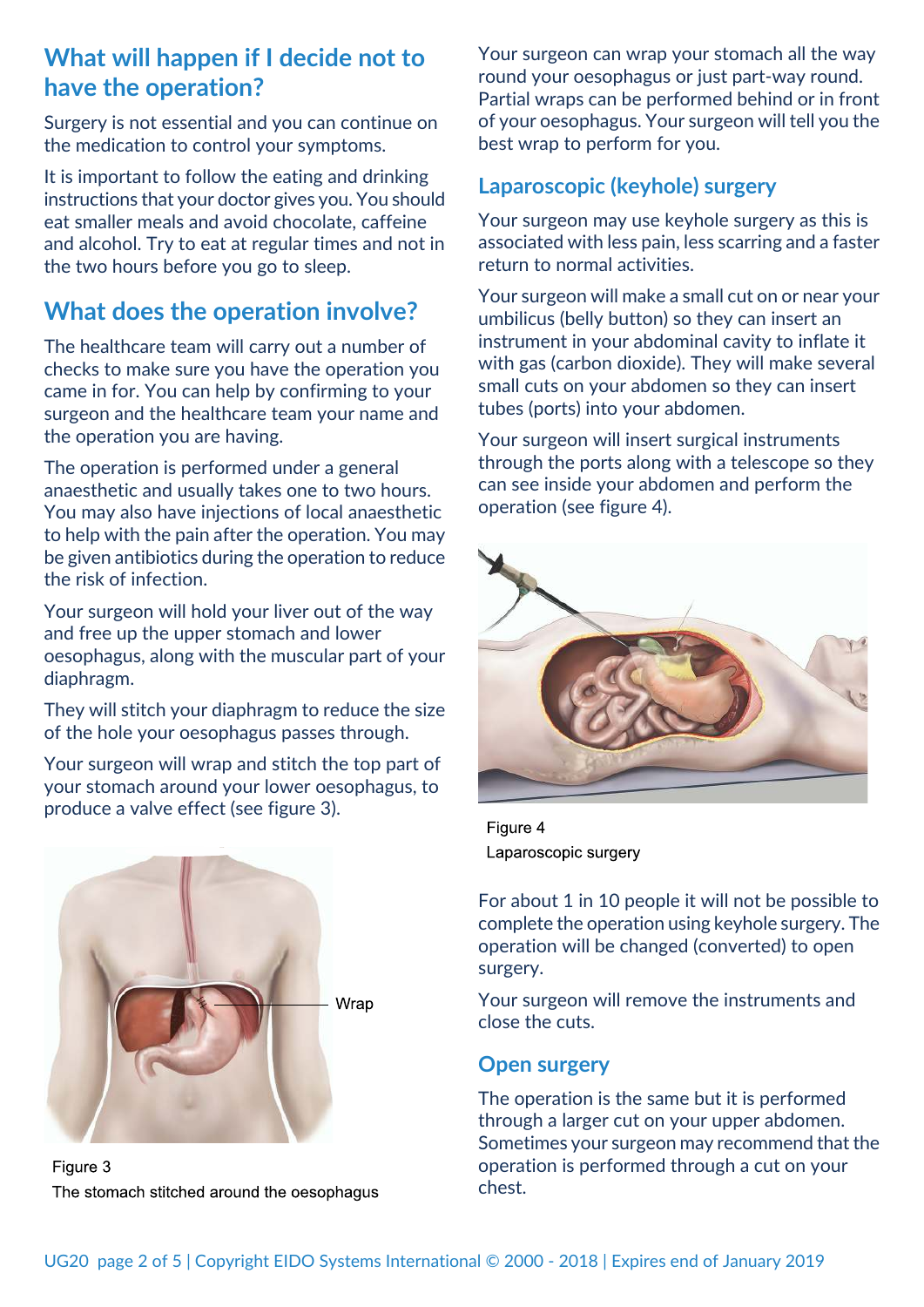Your surgeon may decide that keyhole surgery is not appropriate for you and recommend open surgery. They will discuss the reasons with you.

### **What should I do about my medication?**

Let your doctor know about all the medication you take and follow their advice. This includes all blood-thinning medication as well as herbal and complementary remedies, dietary supplements, and medication you can buy over the counter.

### **What can I do to help make the operation a success?**

If you smoke, stopping smoking several weeks or more before the operation may reduce your risk of developing complications and will improve your long-term health.

Try to maintain a healthy weight. You have a higher risk of developing complications if you are overweight.

Regular exercise should help to prepare you for the operation, help you to recover and improve your long-term health. Before you start exercising, ask the healthcare team or your GP for advice.

You can reduce your risk of infection in a surgical wound.

- In the week before the operation, do not shave or wax the area where a cut is likely to be made.
- Try to have a bath or shower either the day before or on the day of the operation.
- Keep warm around the time of the operation. Let the healthcare team know if you feel cold.

### **What complications can happen?**

The healthcare team will try to make the operation as safe as possible but complications can happen. Some of these can be serious and can even cause death.

Using keyhole surgery means it is more difficult for your surgeon to notice some complications that may happen during the operation. When you are recovering, you need to be aware of the symptoms that may show that you have a serious complication. You should ask your doctor if there is anything you do not understand.

Any numbers which relate to risk are from studies of people who have had this operation. Your doctor may be able to tell you if the risk of a complication is higher or lower for you.

### **Complications of anaesthesia**

Your anaesthetist will be able to discuss with you the possible complications of having an anaesthetic.

### **General complications of any operation**

• Pain. The healthcare team will give you medication to control the pain and it is important that you take it as you are told so you can move about and cough freely. After keyhole surgery, it is common to have some pain in your shoulders because a small amount of carbon dioxide gas may be left under your diaphragm. Your body will usually absorb the gas naturally over the next 24 hours, which will ease the symptoms.

• Bleeding during or after the operation. You may need a blood transfusion or another operation.

• Infection of the surgical site (wound). It is usually safe to shower after two days but you should check with the healthcare team. Let the healthcare team know if you get a high temperature, notice pus in your wound, or if your wound becomes red, sore or painful. An infection usually settles with antibiotics but you may need another operation.

- Unsightly scarring of your skin.
- Developing a hernia in the scar, if you have open surgery, caused by the deep muscle layers failing to heal. This appears as a bulge or rupture called an incisional hernia. If this causes problems, you may need another operation.

• Blood clot in your leg (deep-vein thrombosis – DVT). This can cause pain, swelling or redness in your leg, or the veins near the surface of your leg to appear larger than normal. The healthcare team will assess your risk. They will encourage you to get out of bed soon after the operation and may give you injections, medication, or special stockings to wear. Let the healthcare team know straightaway if you think you might have a DVT.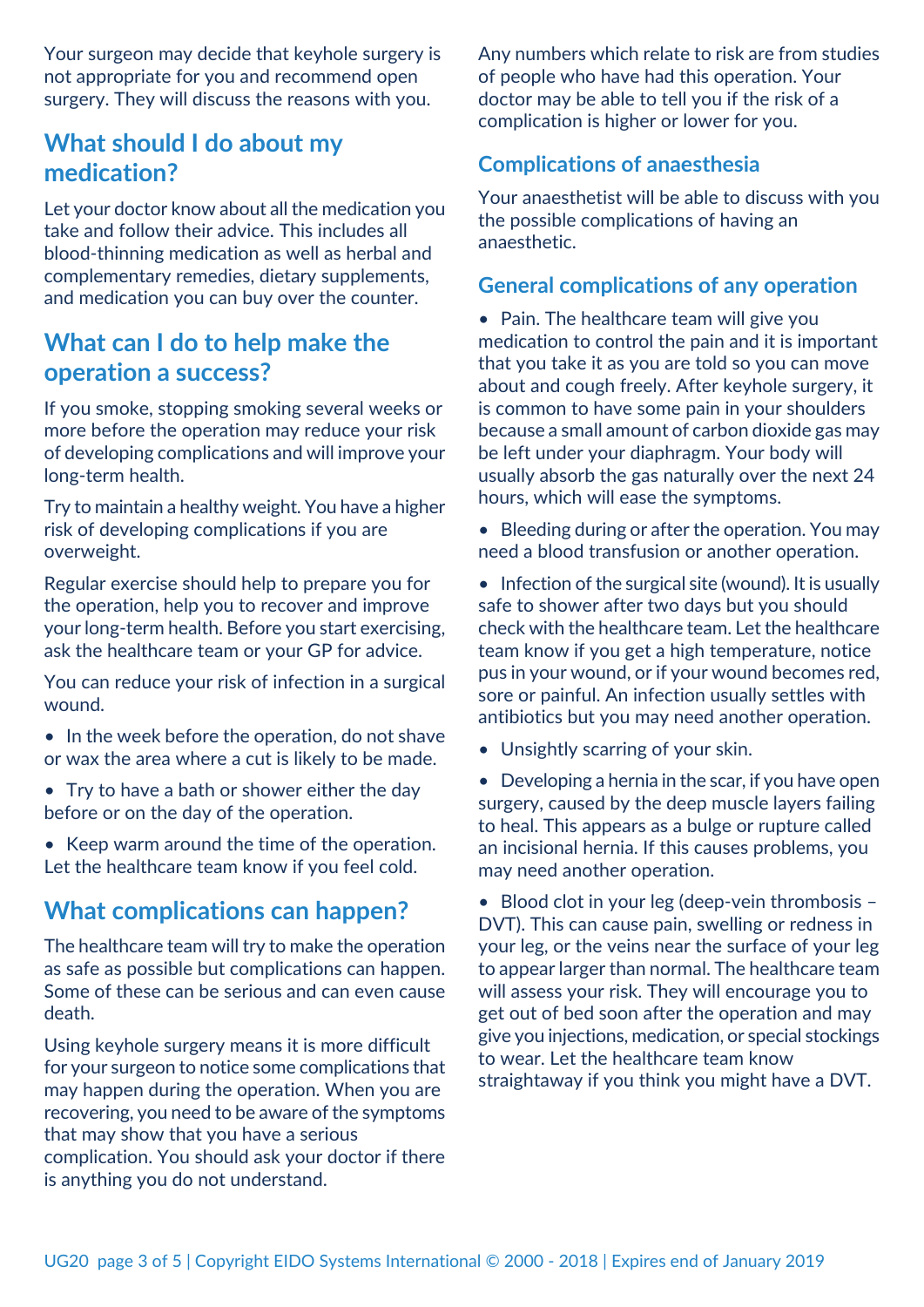• Blood clot in your lung (pulmonary embolus), if a blood clot moves through your bloodstream to your lungs. Let the healthcare team know straightaway if you become short of breath, feel pain in your chest or upper back, or if you cough up blood. If you are at home, call an ambulance or go immediately to your nearest Emergency department.

### **Specific complications of this operation**

#### Keyhole surgery complications

• Surgical emphysema (crackling sensation in your skin caused by trapped carbon dioxide gas), which settles quickly and is not serious.

• Damage to structures such as your bowel, bladder or blood vessels when inserting instruments into your abdomen (risk: less than 3 in 1,000). The risk is higher if you have had previous surgery to your abdomen. If an injury does happen, you may need open surgery. About 1 in 3 of these injuries is not obvious until after the operation.

• Developing a hernia near one of the cuts used to insert the ports (risk: 1 in 100). Your surgeon will try to reduce this risk by using small ports (less than a centimetre in diameter) where possible or, if they need to use larger ports, using deeper stitching to close the cuts.

#### Anti-reflux surgery complications

• Difficulty swallowing for a few months because the site where your stomach is wrapped around your oesophagus is inflamed. This is normal and you should be able to swallow most foods normally by three months.

• Pneumothorax, where air escapes into the space around your lung. Sometimes the air will need to be let out by inserting a tube in your chest (chest drain).

• Tear of the stitches used for the wrap, if you retch (strain to be sick) or vomit in the first few weeks. This may cause the wrap to become loose. Sometimes a tear can make a hole in your stomach that will need to be repaired by surgery straightaway.

• Making a hole in your oesophagus or stomach, which needs repairing. This is serious but rare.

• Damage to your liver when holding it out of the way (risk: 5 in 100). If the damage is serious, you may need another operation.

### **Long-term problems**

• Continued difficulty swallowing where you cannot swallow most foods normally (risk: 5 in 100). If you find that food such as bread and meat get stuck, avoid them.

• Incomplete control of reflux symptoms, if the wrap is not tight enough or becomes loose (risk: less than 5 in 100). This may settle with medication.

• Tissues can join together in an abnormal way (adhesions) when scar tissue develops inside your abdomen. Adhesions do not usually cause any serious problems but can lead to bowel obstruction. The risk is lower if you have keyhole surgery.

• Weight loss during the first two months. It is normal to feel fuller than usual and you may be able to eat only small meals. Sit upright when you eat and take a drink with your meal to help the food go down. Eat more often than before to try to keep your weight up. If you do lose weight, you will usually put it back on. If you have any concerns about your diet, ask the dietician.

• Abdominal discomfort (risk: 3 to 5 in 10). You will probably not be able to burp as usual, which can cause gas to build up in your abdomen. You may pass more wind than usual.

• Diarrhoea (risk: less than 3 in 100). If loose or more frequent stools are troublesome, your doctor may give you some medication to slow down your bowel.

If any of these problems are severe and continue for over three months, you may need another operation (risk: less than 5 in 100). If you have these symptoms for over three months, let your surgeon know.

### **How soon will I recover?**

### **In hospital**

After the operation you will be transferred to the recovery area and then to the ward. You should be able to go home within a few days. However, your doctor may recommend that you stay a little longer.